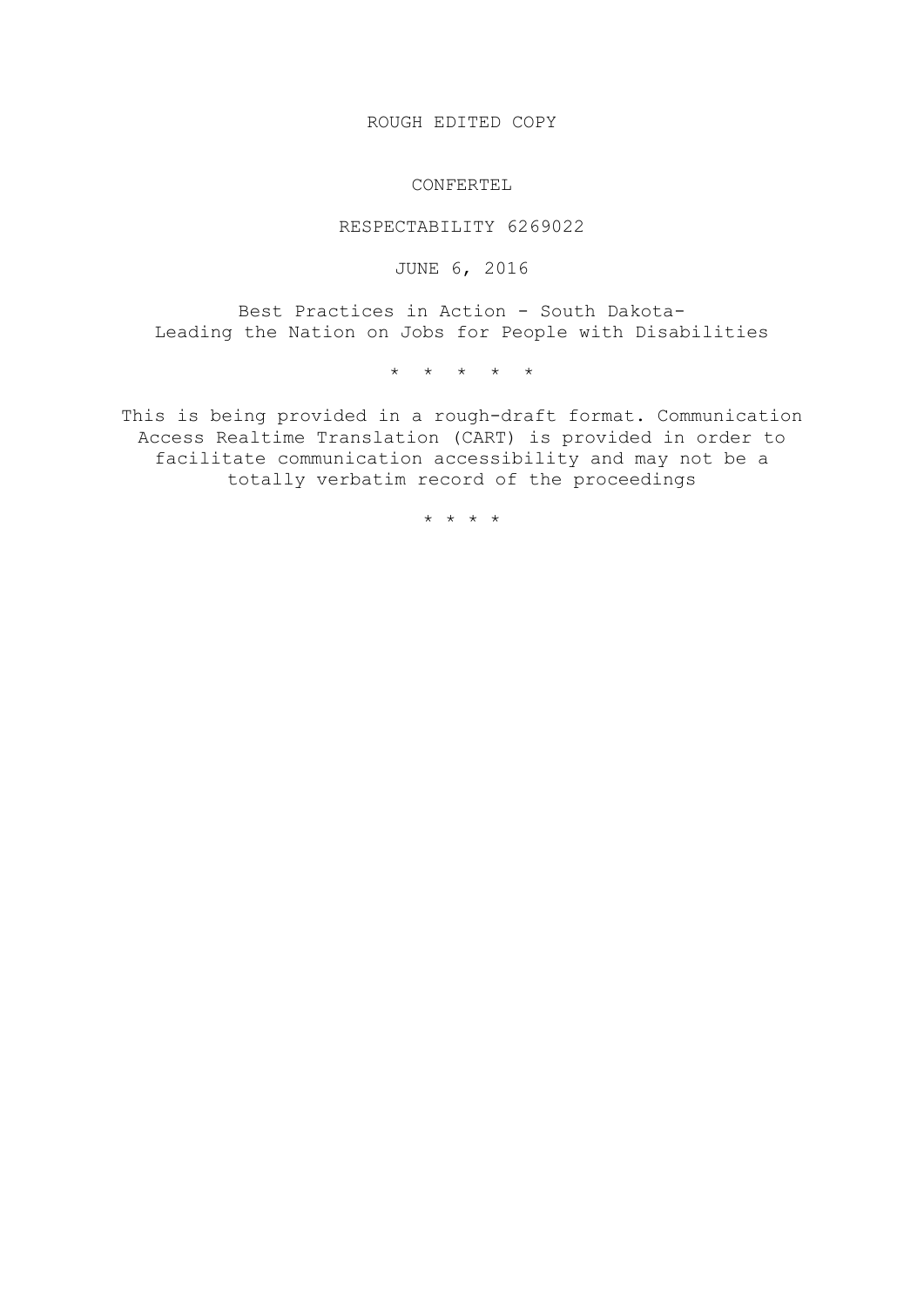>> All right. Good afternoon and welcome to the RespectAbility webinar for June 6th 2016. My name is Phillip and I am absolutely delighted to share where you best practices in action. The focusing on South Dakota. This is the first of our series of summer learning opportunities and we're very glad that you could join us today. As you know, RespectAbility is an organization focused on empowering Americans with disabilities to pursue the American dream.

We do this by advocating and educating around policies and best practices that are driving the needle forward and helping more people become empowered and we're pleased to shine light on the state which is leading innovation for employment outcomes for people with disabilities. That state is South Dakota and I have the honor to introduce secretary Gloria Pearson who is going to talk about her work and her governor's work. I want to thank you our sponsor for this. JP Morgan Chase has been helping us provide these opportunities. >> Good afternoon, thank you everyone for enjoying us.

I am the cabinet secretary of the Department of Human Services in South Dakota I was appointed by Governor Daugaard and began as secretary in November. I've been in the field for 28 years and most of my experience is in the private sector. I'm very pleased to serve a governor so committed to those with disabilities. Also with me is Eric Weiss. We have been invited to share innovation on best practices and very excited to be here.

After the PowerPoint Eric and I will be available for questions. I'd like to start with a little background information. 51% of South Dakotans with disabilities are employed. Making the state number one in terms of having the highest employment rate of any state in the nation and earlier this year, I was delighted to learn that our state was ranked number one and perhaps there is a correlation with our state's initiatives. We hope so. We do have employers from every sector from airline to supermarkets from banking to construction, all working together to break down employment barriers for people with disabilities. And although we're proud of South Dakota's employment rate of people with disabilities I want to note that we don't take credit as a division or a department for the state's performance. We'd like to but there are just so many other factors like the availability of jobs for instance. And the state's low unemployment rate that also play a role in the state's performance in these measures. And also noted on the slide, in bullet two, you see that in 2014, 34% of U.S. civilians with disabilities between the ages of 18-64 were employed compared to 75.4% of people without disabilities and that's a gap of 41%. It also points out that there's variation in the ratings of employment between the states. They vary from a high of 50.1% to a low of 25.6%. This slideshows South Dakota's performance compared to the national average over a several year span. Survey results also show that South Dakota ranked fifth in the nation in the difference between the respective employment rates of people with and without disabilities. These statistics are from the American community survey the American community survey which we call ACS is an ongoing survey which provides information on an annual basis about people in the U.S.

Every year, the US Census Bureau contacts over 3.5 million households across the country to participate in the survey and there is information about the survey online that covers sample size, data quality and other details if you're interested. The ACS disability related data can also be found in the annual disabilities statistics compendium. The compendium gathers the most recent statistics on people be disabilities.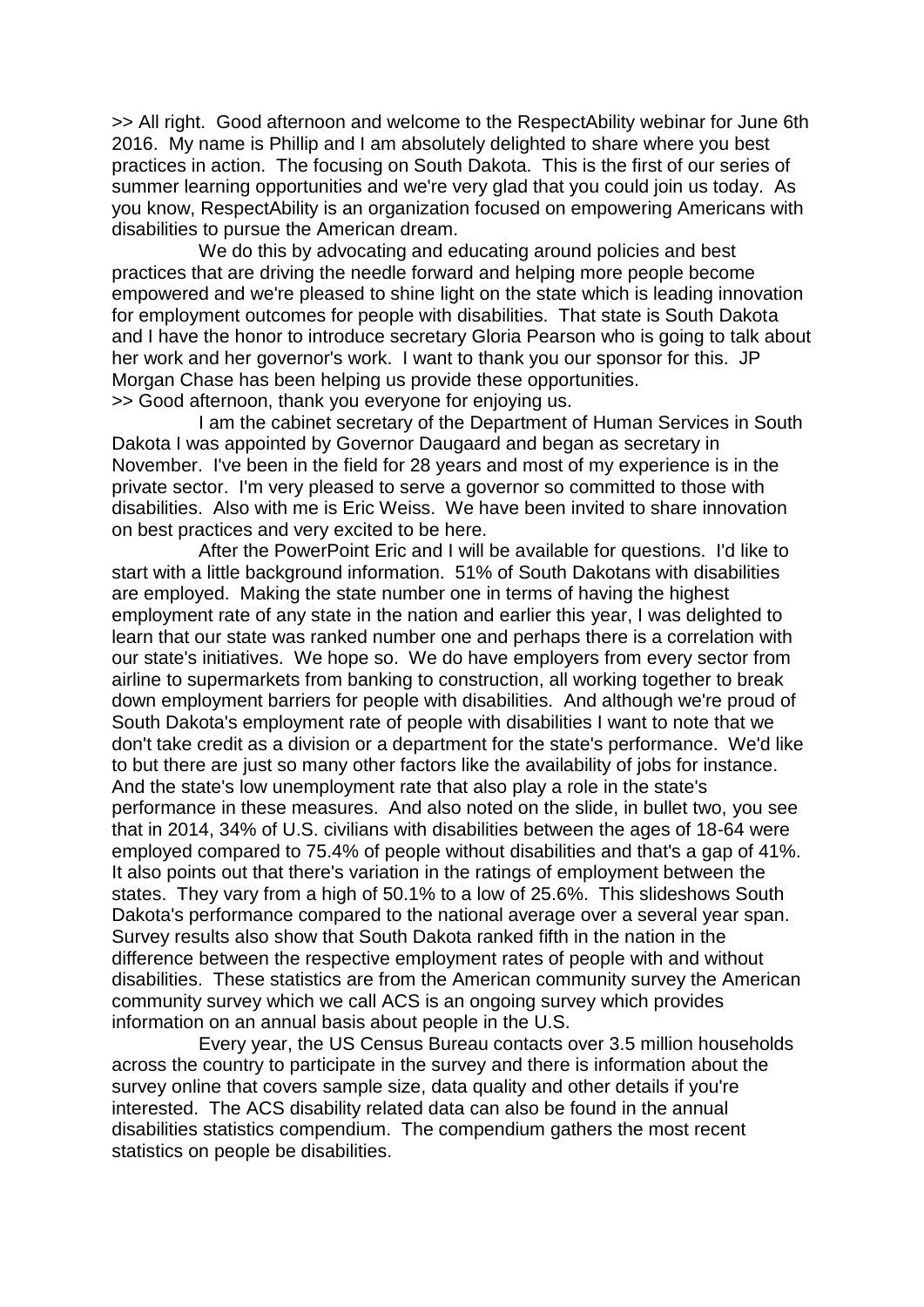The compendium provides current statistics and time trends related to the prevalence of those with disabilities as well as health, community living and other outcomes of importance in monitoring the well-being of individuals with disabilities. There are also a number of tables and so forth available with report. This slide is from the disabilities statistics annual report. Americans with disabilities are still facing disproportionately low rates of employment compared to Americans without disabilities. So as you can see, there's still a lot of work to do. This slideshows the employment gap comparing South Dakota to the rest of the nation. This is the difference between the respected employment rates of people with and without disabilities. And as I mentioned, in 2014, the gap was 75% employment rate for people without disabilities and 34% for people with disabilities. A gap of 41%. As we confront some of the broader challenges around developing our workforce and creating jobs it's important to keep in mind that not everyone is affected equally. Individuals with disabilities should have to the extent possible the same opportunities as others do to live close to family and friends, to live independently and safely and contribute to their communities and to engage in productive employment. So why is it important to close the employment gap? There are many reasons this makes sense. Just to name a few there's the willing workforce. People with disabilities have demonstrated ability. And are an untapped resource. It's also the smart thing for government to do. Individuals with disability are heavily reliant on government benefits and when people with disabilities are employed they're less reliant on government payments. And they contribute to the economy. It also makes very good business sense. Individuals with disabilities are a valuable asset for business. There are business model throughout the United States with proven results. Before we share information on some of the recent initiatives that have taken place in South Dakota I'd just like to highlight a few things. South Dakota has benefitted from strong leadership from the top when it comes to employment for people with disabilities. Governor Daugaard first did this in the NGA. He lead an initiative with Governor Daugaard called a better bottom line employing people with disabilities.

Governor Daugaard initiated South Dakota's work task force in 2014 that was formed to make recommendations aimed at increasing the employment rate of people with disabilities in South Dakota.

The governor has since helped out with our ability to help higher campaign that provides resources and technical assistance to businesses. And he also annually hosts the Governor's awards. A ceremony that recognizes the achievements of employers, individuals with disabilities and other South Dakotans for their contribution towards the rehabilitation and employment of people with disabilities. The employment works task force was a big step in the right direction. The group considered programs in South Dakota that were working in terms of ploy - - employing people with disabilities and they also identified areas of needs. Formulating recommendations and action steps that we could use to increase employment.

Of South Dakotans with disabilities. The findings of the task force included first of all, that we should find and support businesses to employ people with disabilities. That -- and second that we should connect businesses to employees with disabilities. Three, that we eliminate disincentives that exist. Four that we develop flexible systems and promote promising practices and, five, that we educate the public, providers, employers, and people with disabilities. I think we're beginning to reap the benefits of the seeds planted by that task force which grew into the employment works initiative. Okay. Now to some of the initiatives that have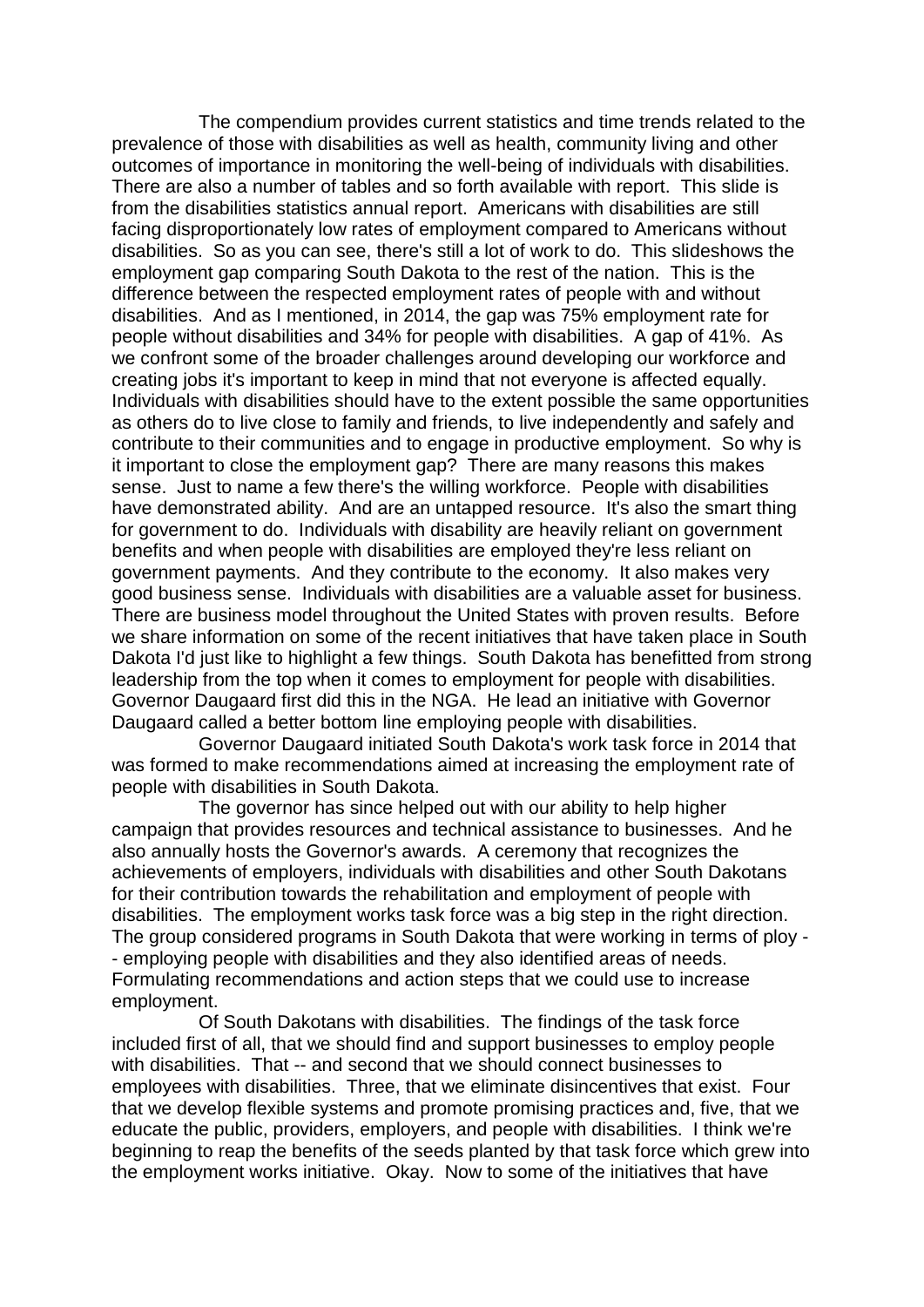been designed to impact the employment rate here in South Dakota. First, we recognize there is a need to support businesses and their efforts to hire people with disabilities. The ability for hire campaign was started because we heard that some businesses were ready and willing to hire people with disabilities but just didn't know where to start. This campaign includes the ability for hire website, advertising and hard copy information that is designed to support businesses who want to hire people with disabilities. Through this campaign we've been identifying businesses who have championed the cause. Common sense tells us that businesses are more trusting of other businesses than they would be of a government agency. So businesses like Camille's Sidewalk Cafe in Sioux Falls are already spreading the word. They've already given their own time to help.

In the coming year there'll be more outreach to other businesses and we will add more testimonials to the website. Focusing on what people can do is the key and that is how we change perception of disability. Not only in our state but in the country. We think it's how together we will increase the employment of people with disabilities. And through the ability hire -- ability for hire campaign we can shine a spotlight on what people can do. Here are three videos that were created for the ability for hire campaign. This first video features Kendra. She is employed in Sioux Falls, South Dakota.

## >> (Video).

>> Our second video that we'd like to share features the governor of South Dakota, Governor Dennis Daugaard. The last video we'd like to share with you features the Sioux Falls business Camille's Sidewalk Cafe that I mentioned. The department has created campaign materials and graphics for our social media sites as well. We post the material on social media and videos on our YouTube channel. As you can see by the numbers, we're reaching a large group through Facebook for the size of our state, anyway, and we're hoping to see this grow. We do think that more and more we are seeing social media as an effective outreach tool. We also heard from the task force that businesses value an incident point of contact. Someone that can help make a business make things happen. The division of rehabilitation services created a business specialist position with this purpose in mind. This is similar to what other VR agencies are doing in other state to treat businesses as their customers as well. We feel it's important to reach out to our employers. Our vocational rehabilitation staff have become increasingly involved in non-disability related business organizations like the local chambers of commerce. This offers additional avenue to connect businesses to potential employees with disabilities. VR helps to support business to business organizations in larger communities too. These organizations help to provide education and technical assistance in areas where there is a large concentration of businesses. We refer to these organizations as business resource networks. The business resource networks provide businesses with education, awareness and resource to promote the successful hiring of people with disabilities. And by clicking the link at the right at the bottom of the page it will take you to the business resource network website. As we all have found, sometimes the internet can be a powerful tool for individuals with disabilities when finding employment. We've enjoyed some success with our ability to hire campaign. Recently the department nominated Camille's Sidewalk Cafe in Sioux Falls for the Ruderman Best in Business Award. This award is given to those who hire, train and support people with disabilities. We also received three awards for this campaign. The highlight of a couple other initiatives. First of all vocational rehabilitation has offered contracts to community support providers to increase the capacity of their community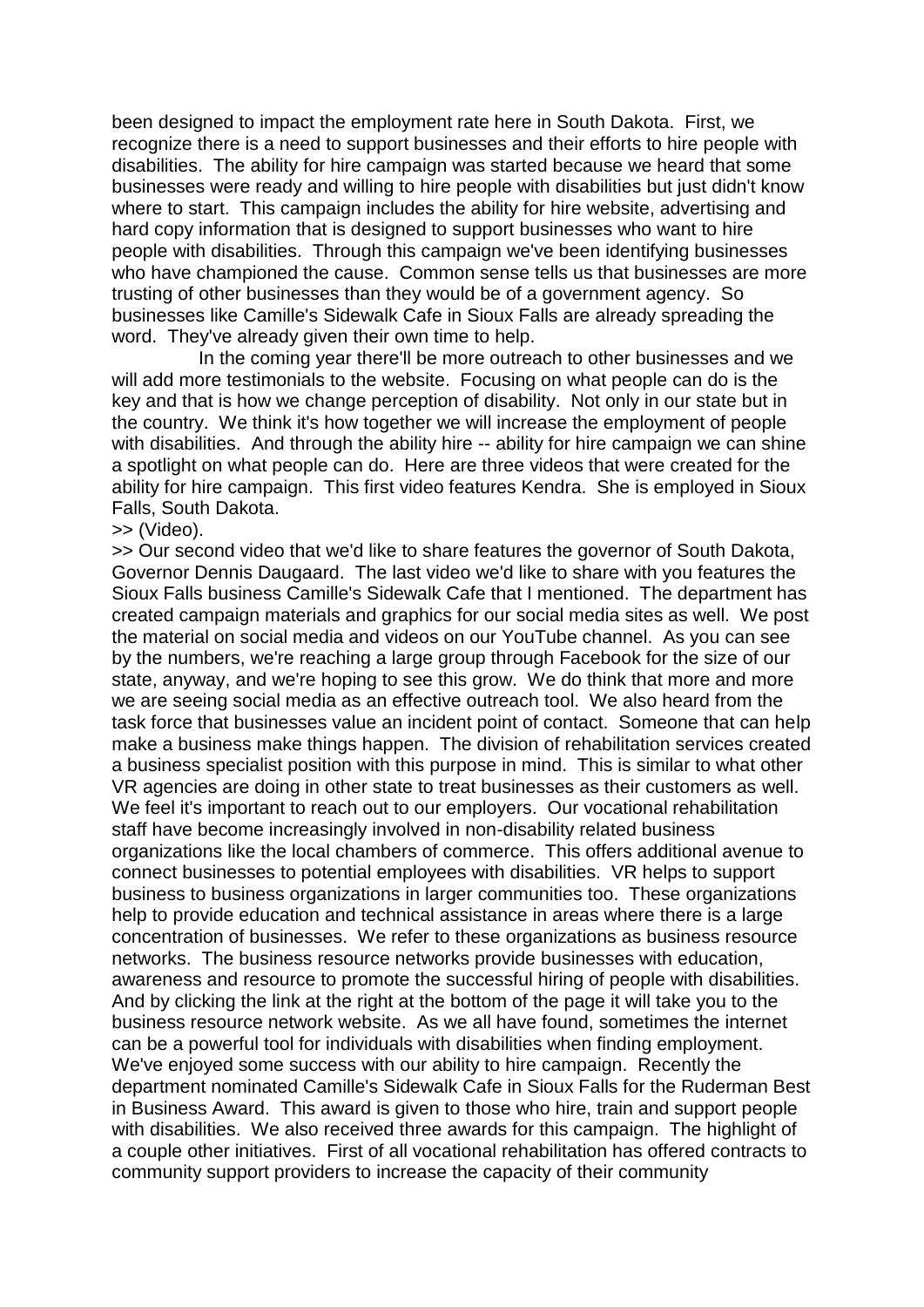employment programs. These funds were made available through our RFPs and they support a portion of new employment specialist salaries for the limited period of time. 17 community providers were awarded funding to expand services and vocational rehabilitation helps with the oversight, training and technical assistance for these. In order to develop the quality of job developers in the state, we now offer a higher fee per service rate for employment specialists who receive their certified employment support professional credentials through the association of people supporting employment first which, as you guys know is called APSI. As a part of this this helps with the one time cost of the exam and the ongoing training needs for the employment specialist too. So we went from zero certified employment specialists to 75 as a result of this. A more recent partnership has developed with the South Dakota retailers association. This is a 3,900 member statewide business organization that provides services to and represents the interests of retail businesses. They understand the role that people with disabilities can play in meeting the workforce needs in their businesses in South Dakota. They've welcomed vocational rehabilitation to provide training to businesses. They've promoted the department's initiative in their news letters and most recently were one of the three organizations nationwide that was selected for a pilot program with the office of disability and employment policy that is aimed at increasing workplace inclusion of people with disabilities entitled getting down to business.

Also included is the division of developmental disabilities. This is the division that manages our home and community base waiver that provides support for those with intellectual and developmental disabilities. The division has incentivized employment in the community system for those supported. They provide resource to the community providers and facilitating discussion on employment. To highlight a few things they have done. First of all they increased the supported employment rates. And secondly, they worked with rehabilitation services on the establishment grants to fund the employment staff of community providers. Third, they've created some tools that have been helpful to providers in the employment area. One in particular called person-centered employment guide and we've also eliminated a disincentive to work that existed in the waiver. Schools all across South Dakota have participated in what we call Project Skills. That provide paid work experience to students with disabilities.

Schools provide the job development, job coaching and follow along. Vocational rehabilitation pays the wages and the students gain soft skills that prepare them from high school to the workforce. So I would just like to thank you for your attention and for given the chance to share these initiatives. We're available now for any questions that you might have.

>> Secretary, this is Jennifer president of RespectAbility and I just could not thank you enough not only for this terrific presentation but far more importantly for this breakthrough work which really sets a national standard. I want to personally congratulate you because the outcomes that you're getting with your very high employment levels compared to other states really give inspiration to all the other states that have half the outcomes that it is indeed, possible when we look at states like Vermont or Maine or West Virginia. Some of the other states where they're getting, you know, not nearly the outcomes that we're getting from your case. You provide an inspiration for everyone. But listening to your presentation, I had sort of three questions that I wanted to ask. The first of which is what sort of surprised you in this process? You know, what was the unexpected process or piece of information as you went through it and, secondly, did you get any money back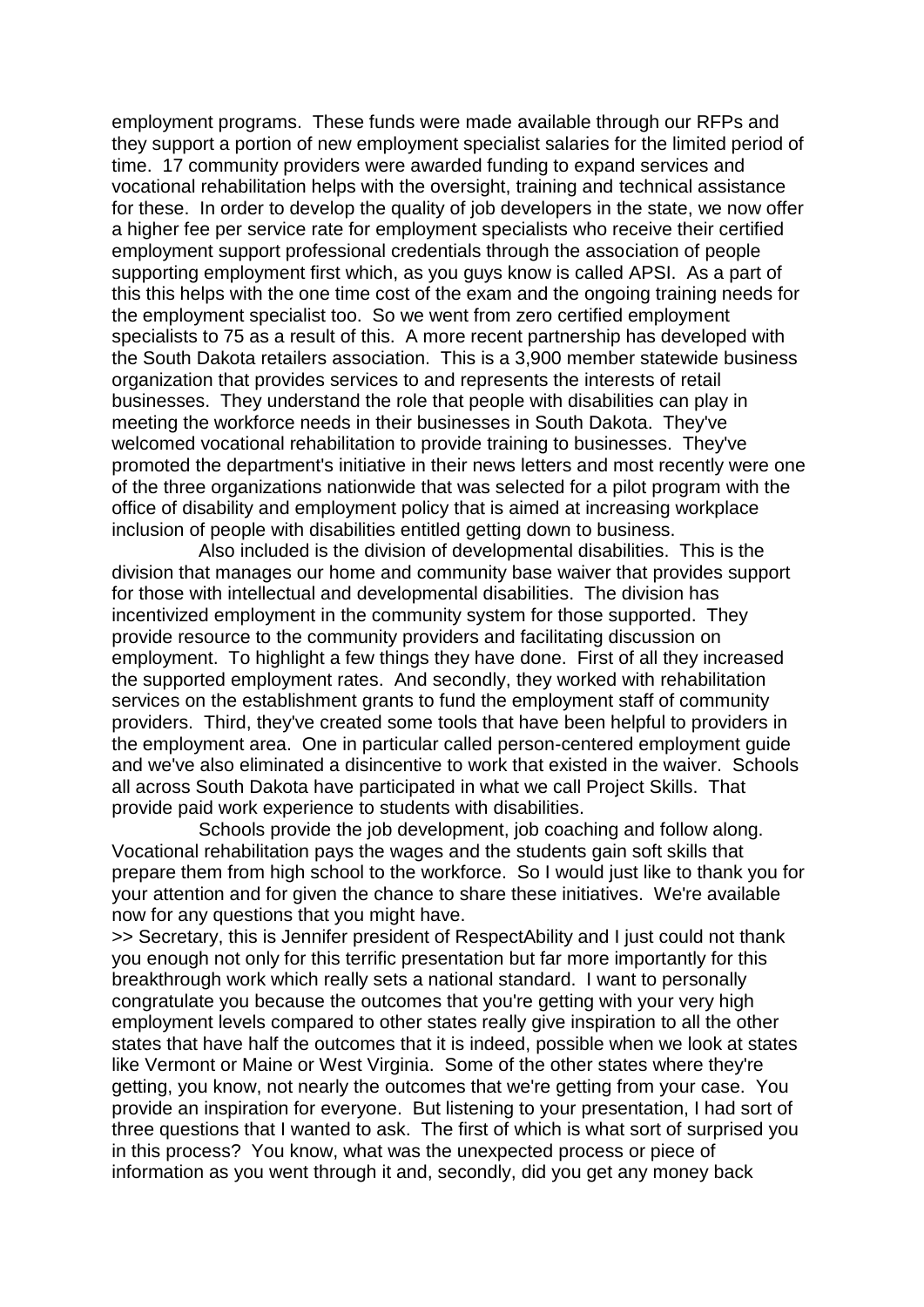through ticket to work or anything else because you were able to get people off of federal benefits? I know, for example, that the state of Wisconsin got tremendous amount of money from the Social Security administration because they got so many people off of benefits by getting jobs so my second part was did you see any financial benefit from doing this and my third piece is about the moving conversation in Washington around criminal justice reform. That we're seeing a real bipartisan consensus that a lot of the nonviolent offenders who have been in prisons and jails for so long in America should be released. We know at RespectAbility because we're working very deeply on a white paper on these issues that we're going to be releasing on June 20th that the prisons and jails are absolutely filled with those with disabilities. Are you thinking through how that might impact your work if a large number of individuals become returning citizens and need services to get jobs as they reenter into the communities. Thank you for your work. We're really excited about the process that you're making in your state.

>> Well, thank you, Jennifer. For your very kind words. I appreciate that and we are more than happy to share anything that we've learned with what we benefitted from our experience and make it their own. As far as surprises, I'm not sure if you mean in the process of kind of compiling this information or just in general since we have been doing this. But I guess, you know, I haven't had a lot of surprises. I have been very happy with the cooperation and the wonderful interests that we've found among employers and just all the different stakeholders who are so willing to step forward and help with anything that we're trying to do and that's been wonderful. Your question about the Ticket to Work. We have absolutely seen financial benefits. I don't have the numbers right in front of me but I know it's over a million dollars and more than that in terms of money that we have received for getting people to work. And, you know, your comments about the criminal justice system, I am aware of those issues and I do know that like all of our rehabilitation programs are probably going to need to be a part of the success of getting people back to work. I don't know much about that in our state right at this point but we certainly have had some criminal justice reform as well which is a making a big difference in the lives of people. I want to give Eric Weiss a chance to mention a couple thoughts he has as well.

>> I'll just mention one more thing, thank you, Gloria. You know, when it came to the employment works task force and the input from employers in particular that helped to create some of the recommendations that Gloria shared earlier. If employers were pretty specific about what they thought the landscape was of hiring people with disabilities in South Dakota and they were outspoken in what they felt was key to moving that initiative ahead.

>> I know we have a question in the chatbox but, operator, do you want to remind folks how to answer a question by phone.

>> Participants can press 7#. That's seven followed by the pound sign on your telephone keypad to indicate that you'd like your line unmuted. That's 7# on your telephone keypad.

>> Great, do we have any phone questions? Because I know we have one in the chatbox.

>> Not at this time.

>> All right so Jenny asks is there a type of business prevalent in hiring those with disabilities such as restaurants perhaps? Secretary, you want to take that first? >> Sure, we'll go ahead and answer this and Eric has some thoughts he'd like to share on this.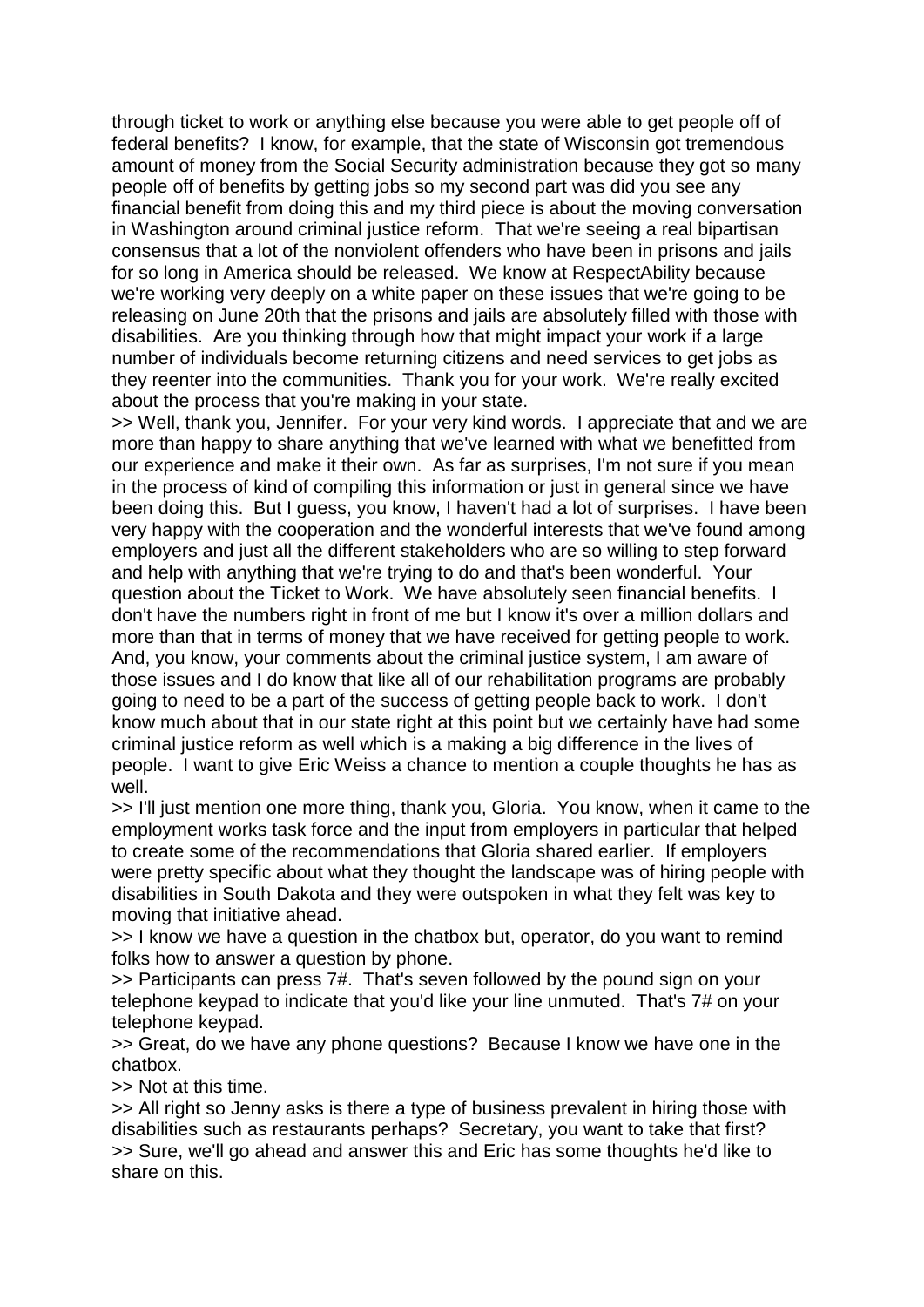>> You know I think we see in the state and it's come through in recent state plan that there's some high demand occupations in the state. And probably that's similar in states across the nation. So those are positions, a lot of times these are entry level positions. And there are opportunities there for people with or without disabilities. You know, I think -- so, you know, the question asks about a type of business that is prevalent in hiring people with disabilities such as restaurants. And I would say, yes, that's an opportunity that is a lot of times readily available for people, like I said with or without disabilities to, you know, to find employment. But I think there's other businesses out there as well that are look -- that have workforce needs and they're not looking for entry level positions as much but the middle management positions. The skilled employees that they need to fill their workforce demands. >> Yeah, I apologize we don't have our charts in front of us but we do chart this data at the end of the year in terms of where people have found employment in which sectors of the economy. And as I recall, it is fairly broad. I mean, there's some manufacturing, some management, some retail and a variety of things. But can't give you the specifics today. Sorry.

>> No, you still talk great things. We know, this is Phil Pauli from RespectAbility. We know that there's been great outcomes, training youth with disabilities to go into hospitality jobs, health care jobs and jobs in elder care. The sky is the limit when properly training and preparing people. I interacted with deaf forklift operators in distribution center down in Las Vegas. With the right training and supports people can really achieve whatever they want to.

Now next we have a question from Pamela M. who asks, what is this minimum wage in your state and what is the average wage of people with disabilities who get jobs?

>> The minimum wage right now is 8.55. I don't believe I have the average wage on hand right now.

>> Do you have some minimum wage, a lot use minimum wage through the workshops or is it predominantly are you working towards the competitive integrated employment and how do you balance that?

>> There are about 17 or so sheltered workshops in the state that are paying minimum wage. I just heard recently that one has made the decision not to do any subminimum wage work and we are doing a lot of work with our providers to educate them and to work toward eliminating the subminimum wage. Also our state developmental center has made the decision not to do any subminimum wage work as well. It's a work in progress I would say.

>> Definitely. Great. So we have another question online which is from Steve A. who works in VR from another state and his question is, how did you get the governor to lead this initiative is it because of his personal connection because of his parents?

>> His personal connection certainly does make him very interested in the field and it really did not take much coaxing. He's just very interested and wants to make sure people with disabilities have opportunities in this state. He firmly believes that people with disabilities work harder than people without disabilities because they have to and that they are a tremendous untapped resource that we want to make sure, you know, we give every opportunity that we can.

>> And then the next question back on the subminimum wage issue from Kendra is asking is South Dakota supporting people with disabilities who are participating in shelter programs and getting to achieve competitive integrated work.

>> Yes. Because we're a small state, we don't have as many providers as most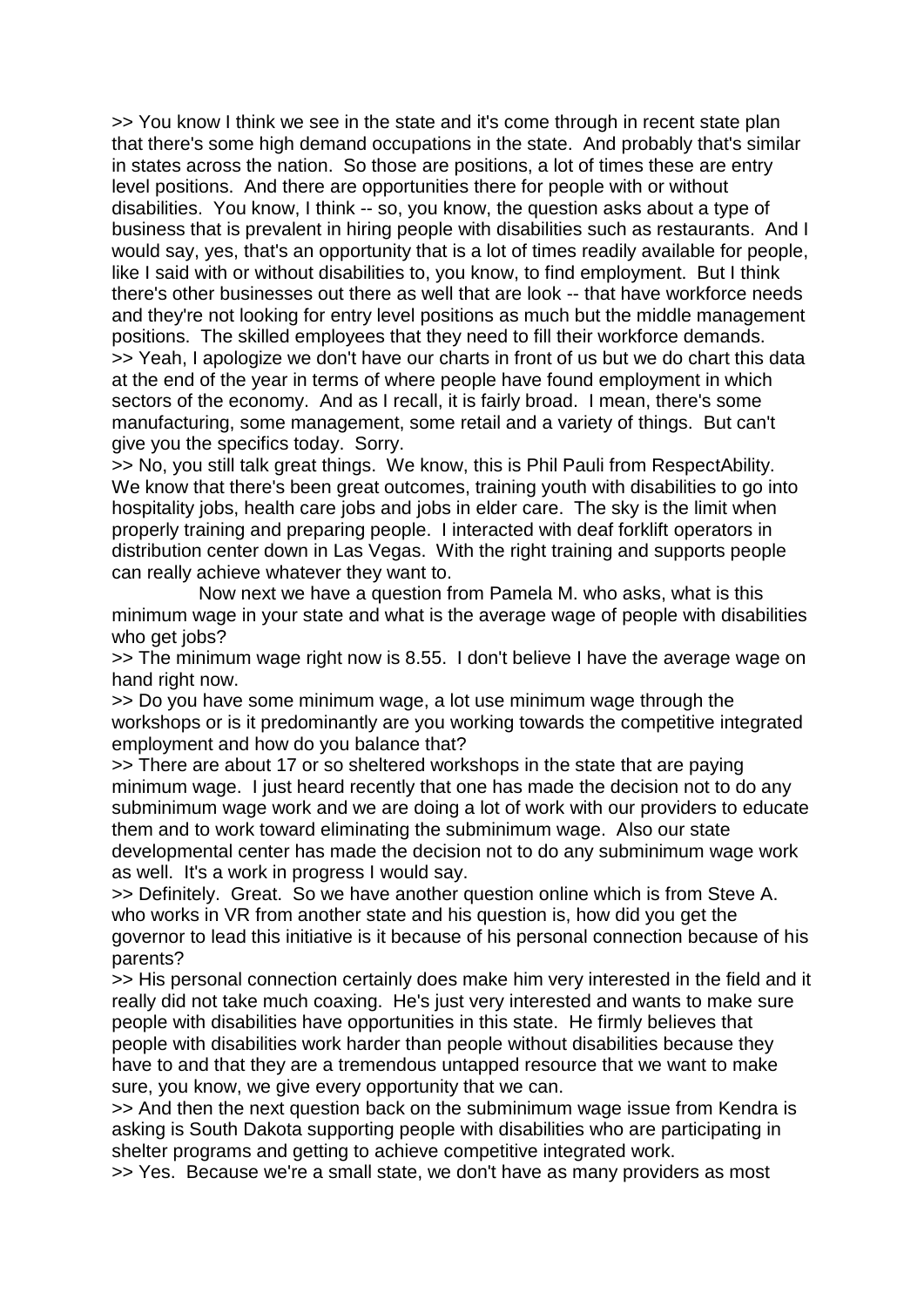states. But all of the providers that we do have that have shelter workshops or subminimum wage also have an active supported employment program and that is their preferred service. But they, you know, obviously not everyone's in it. That is where those relationships that we talked about where rehabilitation services contracted with those providers to help them beef up their supported employment staff in order to grow that part of their business.

So, again, that is a work in progress but I think that they're headed in the right direction.

>> Great. Well thank you for answering that. Now I have a slightly different question. Talking about employers and job sectors where people with disabilities can succeed, some of our listeners pay not know about section 503 of the rehabilitation act where new regulations require contractors to have a certain percentage of those employees be those with disabilities. Have you had any successes with partnering with them to get them trained for jobs? >> This is Eric Weiss and, no we haven't done a lot of outreach to federal contractors in South Dakota. We have done some through our business specialist who's working with all businesses in South Dakota to get information out to federal contractors and to make vocational rehabilitation a resource I guess when it comes to connecting those businesses with people with disabilities. But in terms of specific campaign or outreach targeting federal contractors we haven't got to that point yet. >> And then another question with that is we know the power of high expectations and supporting youth with disabilities to start thinking about what happens when the school bus doesn't come anymore. I'm curious have you had any efforts about outreach to parents and supporting them and working with them to help their kids become successfully employed when they're still in school and out of school? >> That's a good question and something I forgot to mention earlier. When it come to employment works task force that was another thing that came through loud and clear not from the businesses but from the parents on the task force. They recognize the need to reach out to families to reach out to people with disabilities, and do so at a young age in order to change the mindset and to change the expectations of not just the people in the community but -- or the individuals with disabilities themselves but the family members at a young age.

>> Great. Operator, do we have any phone questions?

>> No one waiting on the phone.

>> I see a note in the chatbox about reverse integration.

>> Sorry I misread the question. So can you speak to the reverse integration piece? >> Well, you know, I don't know that there's a concerted effort with that going on right now. What I can tell you is that there is some interest in opening venues and I will just use the example because it's the best one that we have. Art centers where artists come in and paint or sculpt or do what they do and those are integrated with other artists and there's a real partnership and then they have like a retail opportunity for selling their art and so forth. Now that wasn't really what the question was but that's the kind of an example I can give of something that is going on in the state. >> Great. So something I know we haven't touched on that always weighs in is there's a lot of rural states out there that really struggle with access to transportation and for many people transportation is a critical area to employment. What are you doing around the access to transportation, anything like that.

>> This is Eric again, when it come to rural states you're right. Transportation is something we hear about as a need, we hear about it from the centers for independent living. We hear about it from surveys that we do to other groups of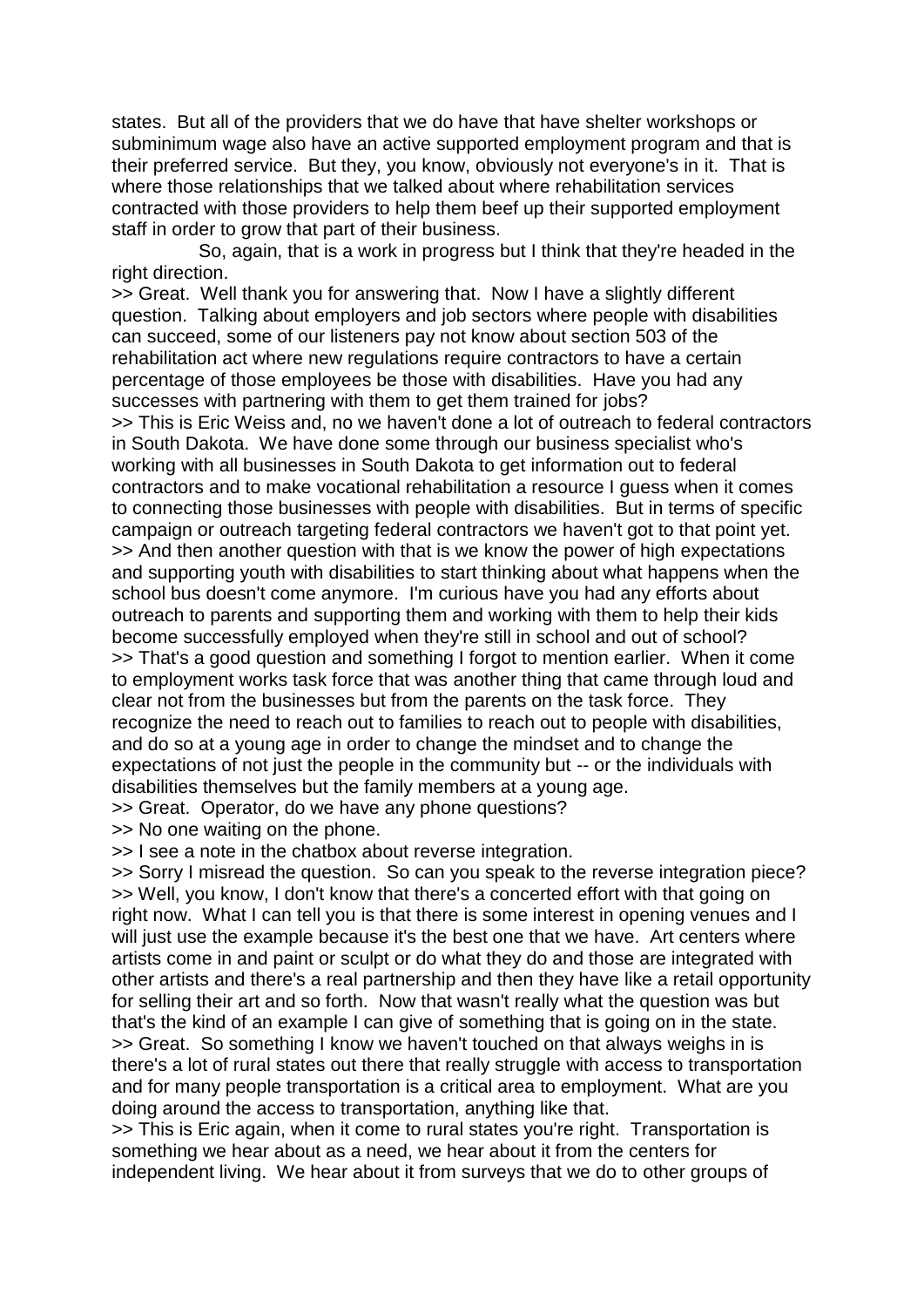people with disabilities. And there's not a lot of easy answers out there. And you know when it come to vocational rehabilitation it's something we can help with on the short-term and we can also give people skills to, you know, help them develop skills to access public transportation. But in some of those more rural communities, there simply aren't any options and so that's when it comes down to being creative using some national supports and figuring out a way to get from point A to point B. >> And then, so, I'm curious, I really loved the video that you did of the sidewalk cafe and really getting that business perspective on what it's like hiring people with disabilities. I'm curious, like, are there any specific struggles that you've had with getting small businesses on board with hiring the diverse talent that people with disabilities bring?

>> You know, when it came to the businesses that you see in those videos these were the ones that were -- that really championed the cause like Gloria mentioned before. Camille's has been, for instance, has just been awesome and I think my recommendation to other agencies, other states that are interested in doing something similar is to look for those -- look to those small businesses first. Because it was easier at times to get them on board than some of the larger businesses who have more levels of bureaucracy and it takes a while for them to get permission to get involved in something like this. Where at Camille's Sidewalk Cafe for instance just said, yep, we'll do it and took off from there.

>> Any phone questions?

>> Not at this time.

>> All right. Anymore questions from our, let me ask them.

[Pause].

>> Another question I'm curious it sounds like you've got a very involved developmental disability council that's been working very hard on these issues. What is your relationship been like with them. Advocates in the community, what role can they play in further expanding job opportunities for people with disabilities? >> That's a good question. Yes, we do have a good relationship with our council to small states and so they're just kind of right down the hall and they lend their support to many things that we'd like to do. You know, I think that the fact that we are such a small state sometimes the referrals are just come through friends and neighbors and contacts and it's really easy to kind of get things done when there's so few people involved that you have to work with. There just aren't a lot of layers of bureaucracy that way.

>> All right. All right. Any other questions from the phone audience? >> No questions on the phone.

>> All right. All right. Eric and Daniel and Gloria, I'm curious, are there any kind of final parting thoughts that you would like to leave our audience with? Any key takeaways that you want to take them away with their work.

>> Nothing come to mind I just thank you all for your time it's been a pleasure talking to you all and if anybody wants to contact us in the future for any information our information is on the slides and we'd be happy to help anyway we can. >> Eric?

>> You know, in addition to that I would just -- you know, you can find information on the employment works task force and other resources out on our website at DHS.GOV. I'm sorry, SD.gov, yes.

>> Fabulous. All right, well, on behalf of RespectAbility, thank you so much team South Dakota we love what you're doing and we hope other people and states will learn from you about what's working and what's really effective and empowering